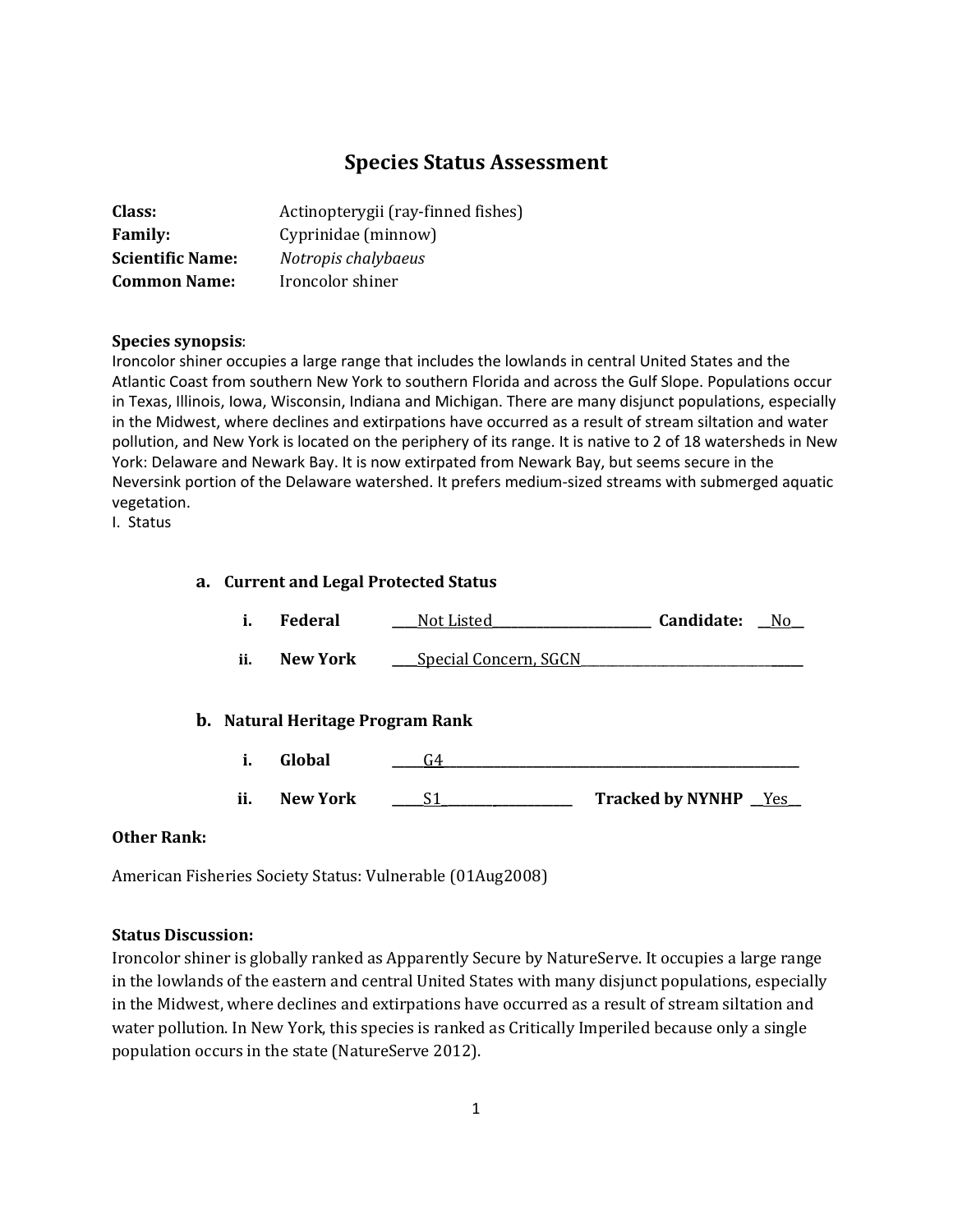# **II. Abundance and Distribution Trends**

## **a. North America**

| <i>i.</i> Abundance               |        |                  |
|-----------------------------------|--------|------------------|
| ____ declining _____increasing    | stable | <u>X</u> unknown |
| ii. Distribution:                 |        |                  |
| <u>X</u> declining ____increasing |        | stable unknown   |
| Time frame considered: 1980-2000  |        |                  |
|                                   |        |                  |

# **b. Regional**

| <i>i.</i> Abundance                                   |                |
|-------------------------------------------------------|----------------|
| <u>X</u> declining _____increasing                    |                |
| ii. Distribution:                                     |                |
| $X$ declining _____increasing                         | stable unknown |
| <b>Regional Unit Considered:</b> Region 5 - Northeast |                |
|                                                       |                |

# **c. Adjacent States and Provinces**

| <b>CONNECTICUT</b>   | Not Present $\mathbf{X}$ | No data ______                                                           |
|----------------------|--------------------------|--------------------------------------------------------------------------|
| <b>MASSACHUSETTS</b> | Not Present $X$          | No data $\_\_\_\_\_\_\_\_\_\_\_\_\_\_\_\_\_\_\_\_\_\_\_\_\_\_\_\_\_\_\_$ |
| <b>ONTARIO</b>       | Not Present $\mathbf{X}$ | No data $\_\_\_\_\_\_\_\_\_\_\_\_\_\_\_\_\_\_\_\_\_\_\_\_\_\_\_\_\_\_\_$ |
| <b>QUEBEC</b>        | Not Present $X$          | No data                                                                  |
| <b>VERMONT</b>       | Not Present $\mathbf{X}$ | No data                                                                  |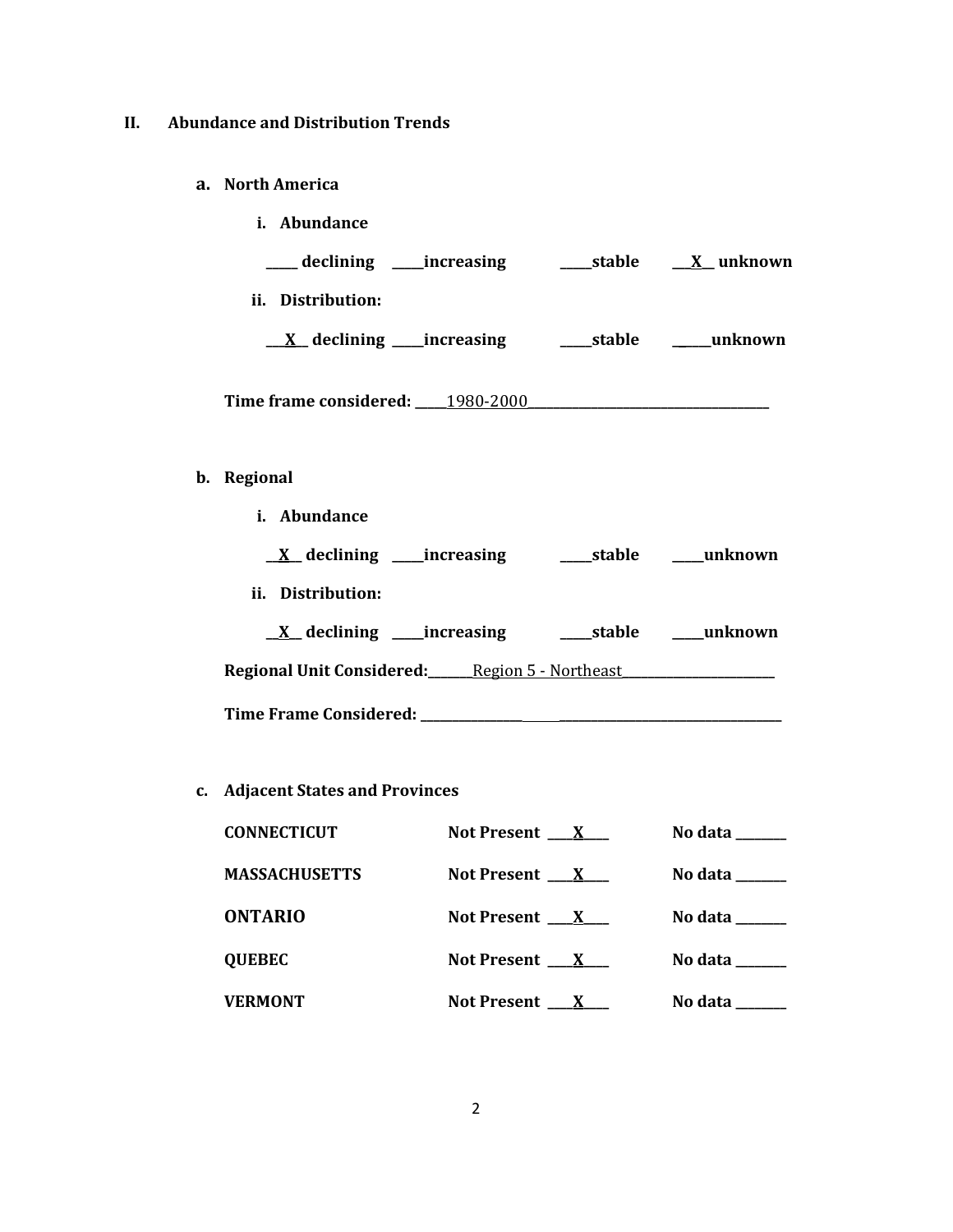| <b>NEW JERSEY</b>                                                                |                                                                    |                       |
|----------------------------------------------------------------------------------|--------------------------------------------------------------------|-----------------------|
| i. Abundance<br>ii. Distribution:                                                | ___ declining ____increasing ______stable ___ <u>X</u> __ unknown  |                       |
|                                                                                  | ___ declining ____increasing ______stable ______X__ unknown        |                       |
|                                                                                  |                                                                    |                       |
| <b>PENNSYLVANIA</b>                                                              |                                                                    |                       |
| i. Abundance                                                                     | ___ declining ____increasing _______stable ___ <u>X_</u> _ unknown |                       |
| ii. Distribution:                                                                |                                                                    |                       |
| Time frame considered: ___ Only 2 known occurrences from PA_____________________ |                                                                    |                       |
| d. NEW YORK                                                                      |                                                                    | No data $\frac{1}{2}$ |
| i. Abundance<br>ii. Distribution:                                                |                                                                    |                       |
|                                                                                  |                                                                    |                       |

\*Classifications in other neighbor states include SGCN and threatened/extirpated in Michigan.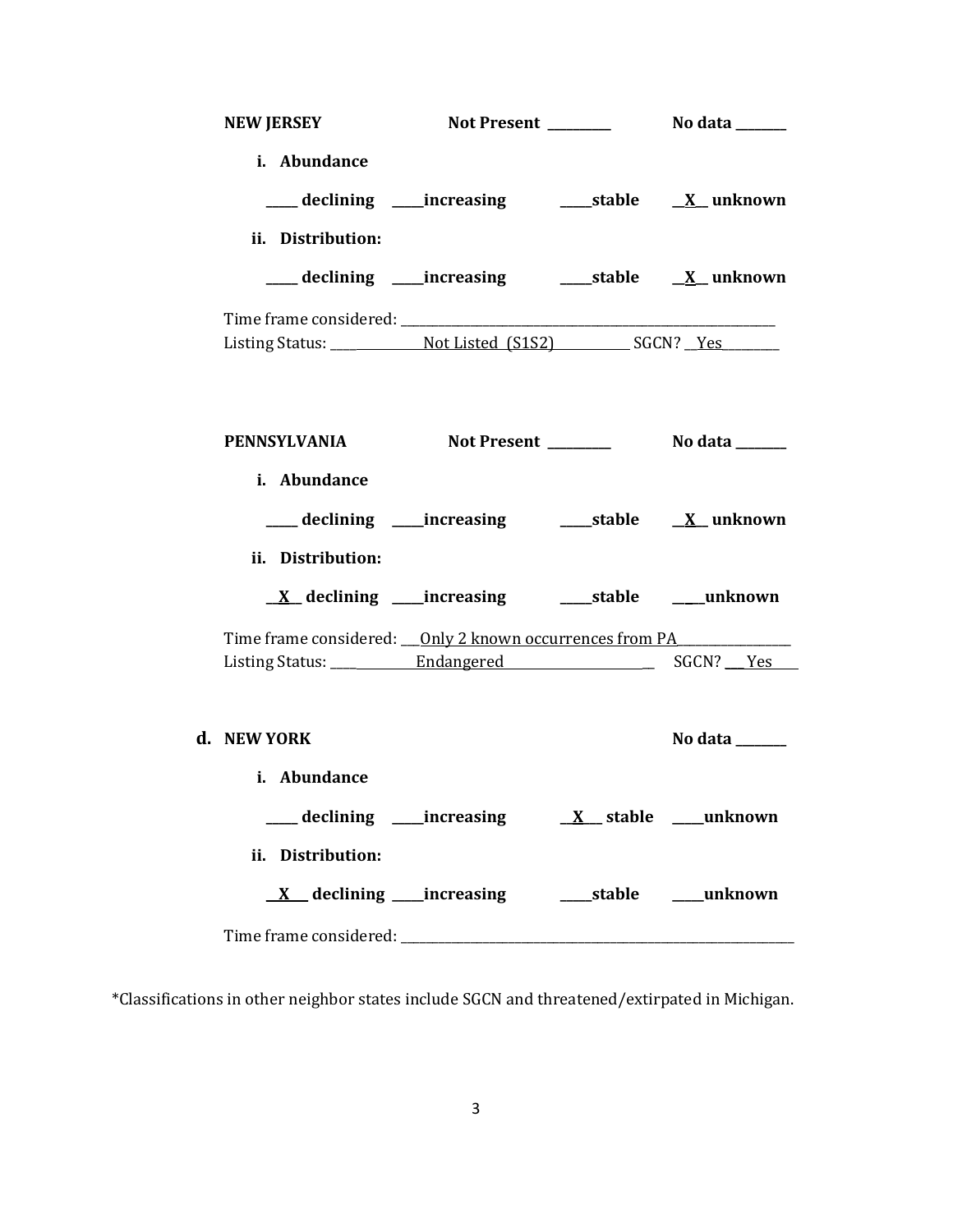## **Monitoring in New York.**

There are monitoring programs carried out by the Rare Fish Unit, 1998-2012.

## **Trends Discussion:**

Short-term trends show a decline of 10-30%. This has been documented in the northern part of the range as well as in Mississippi where surveys of 11 historical sites and 13 additional sites in close proximity to historical sites yielded no *N. chalybaeus*; three specimens were, however, found in one new locality. Many populations in Missouri have disappeared in the last 30 years, and the continued survival of this species in Missouri is doubtful (NatureServe 2012).

In New York, ironcolor shiner was historically found in 2 waters and their range is declining (or gone or dangerously sparse) in 1of 2 watersheds. Abundance appears to be stable, but the critical parts of its habitat and its trend over time in the Basha Kill has not been studied.

There have been low levels of catches (as % frequency occurrence) in comprehensive stream surveys of Delaware watersheds staying at 1% in the 1930s through the 2000s. The Newark Bay locations were not sampled after the 1930s, and this population has become extirpated. Areas farther downstream in New Jersey are separated by an impoundment.

The distribution of this species among sub-basins (HUC 10) within the two watersheds has changed in a similar pattern, with records from fewer units in the recent period. Overall there are records from two of the units for all time periods, and from only one in recent times, resulting in a major loss of its former range. Statewide, the number of individual site records for this species has been 21 for all time periods, 6 in the last 30 years, and 3 since 1993.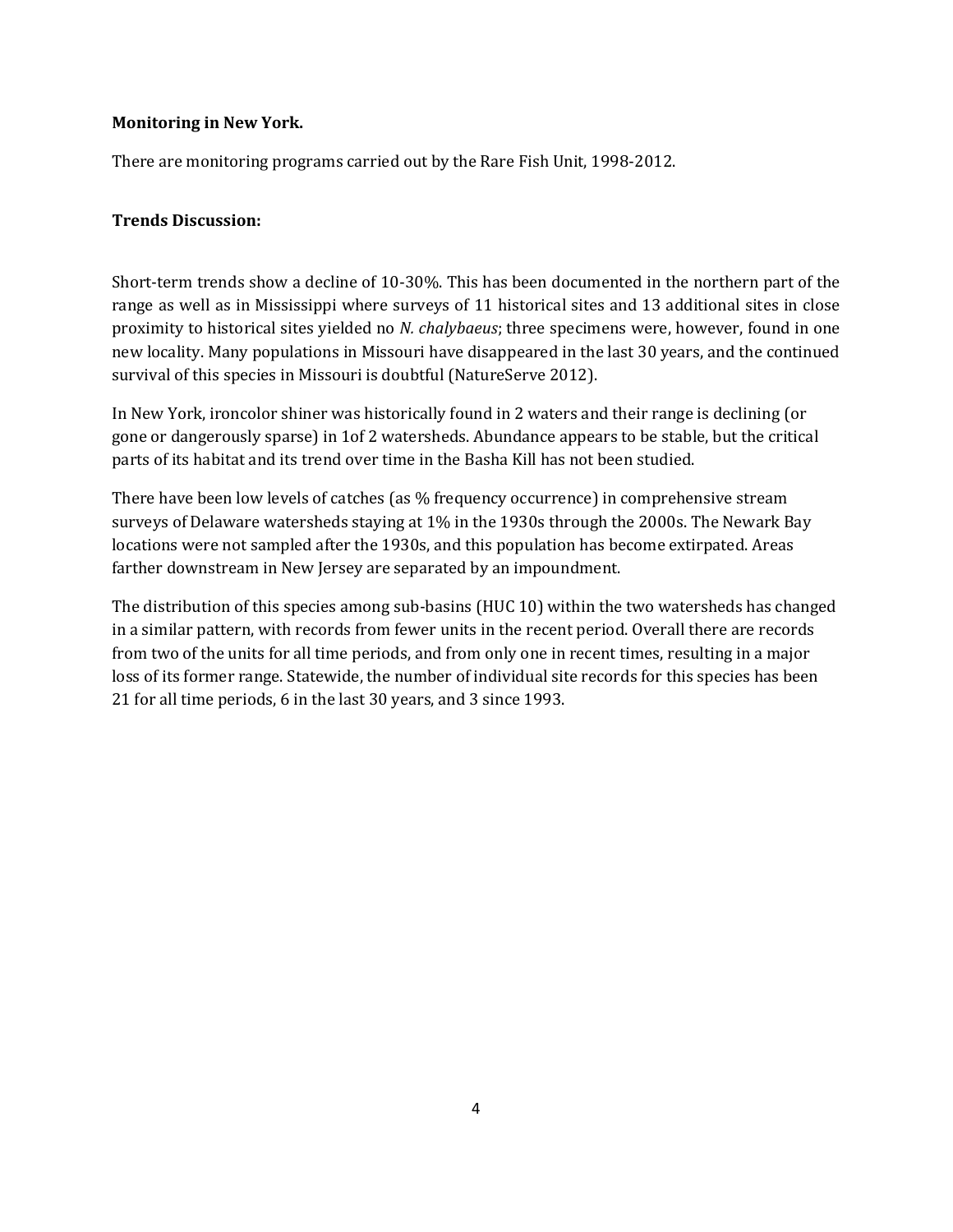

**Figure 1**. Distribution of ironcolor shiner by watershed in the United States (NatureServe 2012).



**Figure 2**. Ironcolor shiner distribution in New York, depicting fish sampled before 1977 and from 1977 to current time, also shown with the corresponding HUC-10 units where they were found and the number of records. Left map shows the range of ironcolor shiner in New York.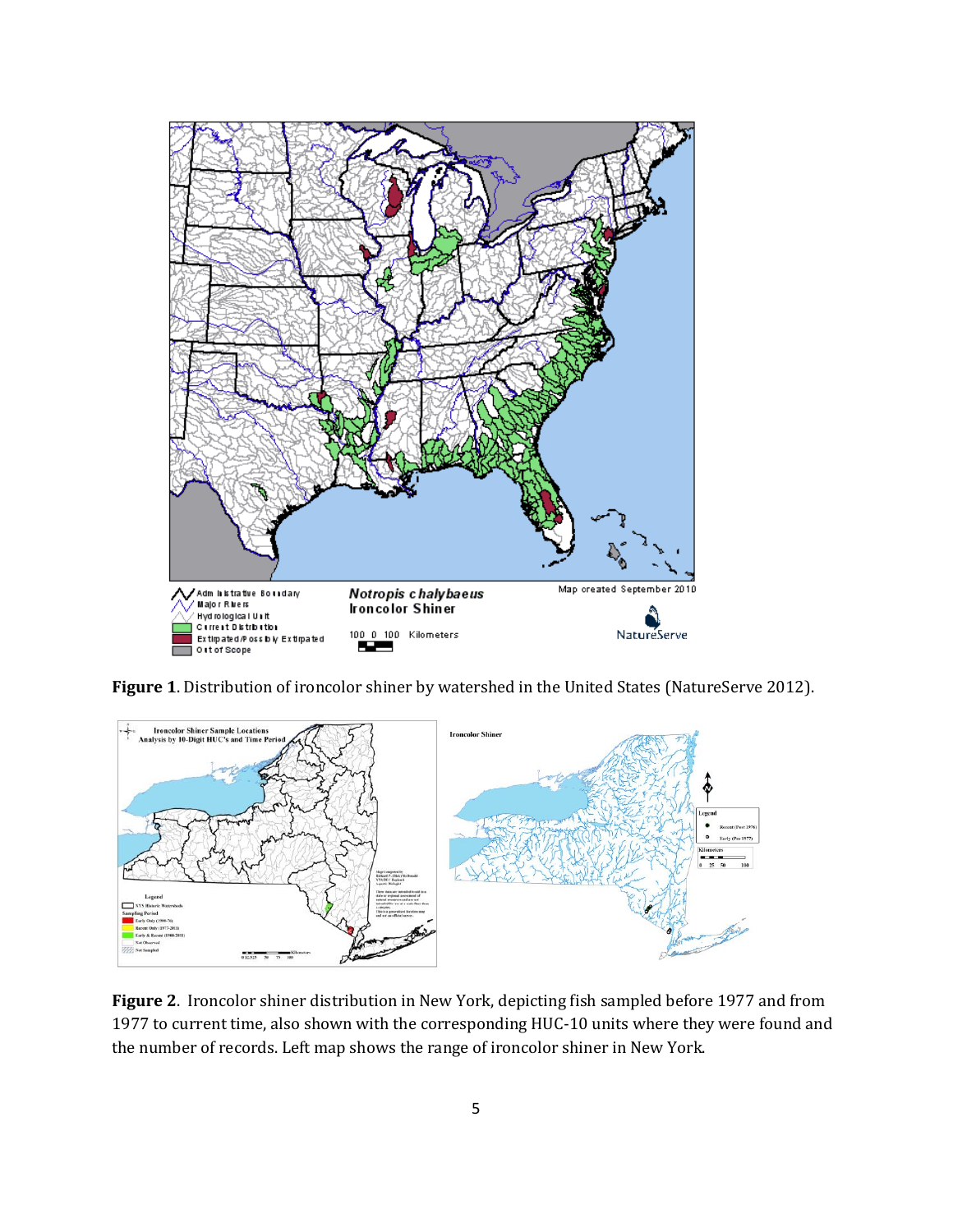|                |               |                   |             |      | Watershed |
|----------------|---------------|-------------------|-------------|------|-----------|
| Watershed name | Total # HUC10 | <b>Early only</b> | Recent only | both | status    |
| Delaware       |               |                   |             |      |           |
| Newark Bay     |               |                   |             |      | loss      |
| sum            |               |                   |             |      |           |

**Table 1**. Records of rare fish species in hydrological units (HUC-10) are shown according to their watersheds in early and recent time periods (before and after 1977) to consider loss and gains. Further explanations of details are found in Carlson (2012).

#### **III. New York Rarity, if known:**

| <b>Historic</b> | # of Animals | # of Locations  | % of State         |
|-----------------|--------------|-----------------|--------------------|
| prior to 1977   |              | 15 site records | 2 of 18 watersheds |
| prior to 1980   |              |                 |                    |
| prior to 1990   |              |                 |                    |

## **Details of historic occurrence:**

During early biological surveys, this minnow was captured in the Basha Kill (a tributary of the Neversink River) near Brookville Station and Cuddebackville and in the Hackensack River (by Nanuet) and its tributary, Nauraushaun Brook.

| Current | # of Animals | # of Locations | % of State         |
|---------|--------------|----------------|--------------------|
|         |              | 3 site records | 1 of 18 watersheds |

## **Details of current occurrence**

Currently, ironcolor shiner is common in the Basha Kill, its only known location in New York. Keene et al. (1980) found it throughout the five mile marsh (Bashakill) at Brookville. Sampling farther downstream of the marsh complex, at Cuddlebackville, has not produced this species in recent years, and the quantity of suitable habitat there is much less. It is apparently no longer present in the Hackensack River.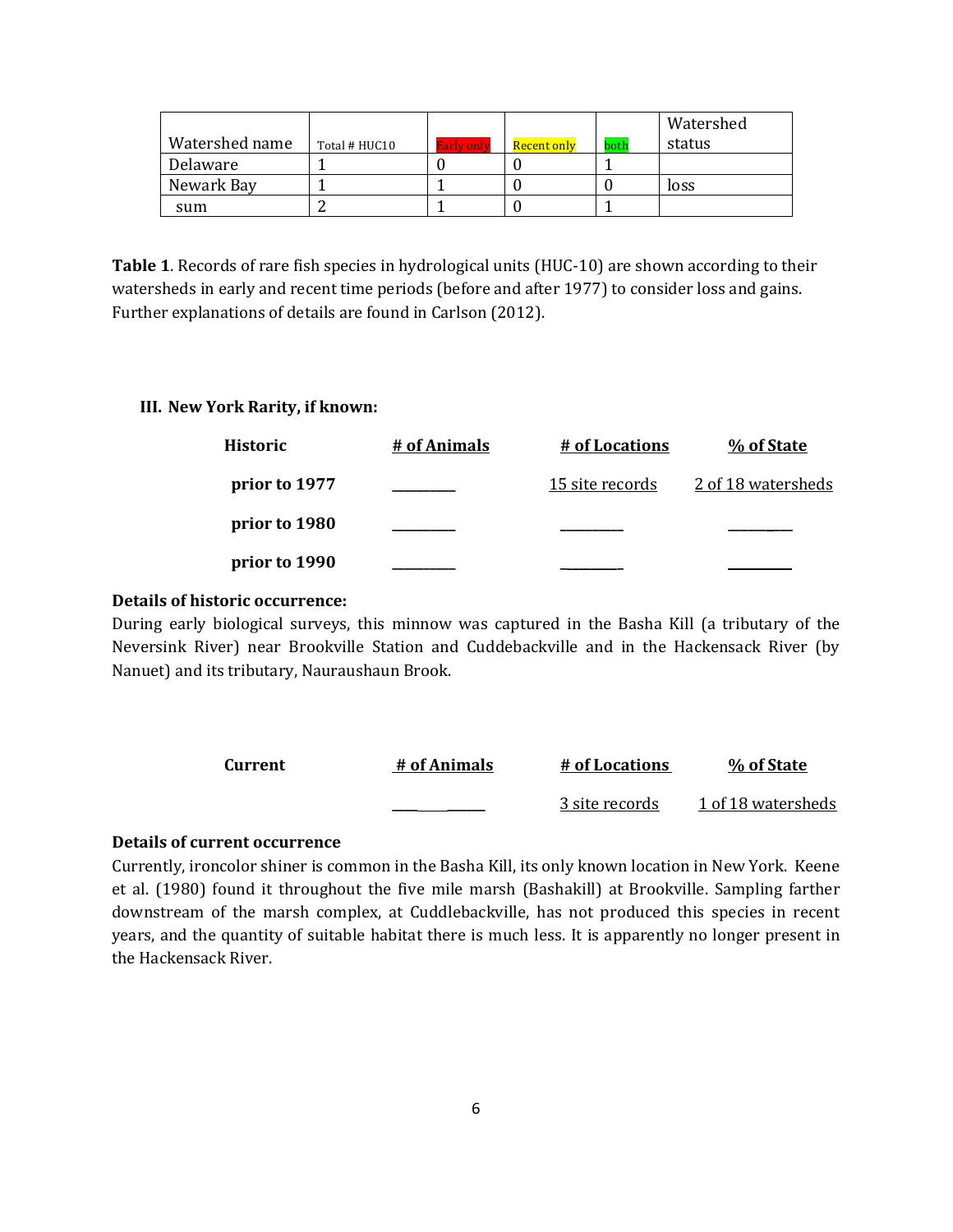#### **New York's Contribution to Species North American Range:**

| % of NA Range in New York   | <b>Classification of New York Range</b> |
|-----------------------------|-----------------------------------------|
| <sub>__</sub> 100 (endemic) | <b>Core</b>                             |
| $-76-99$                    | $\underline{X}$ Peripheral              |
| 51-75                       | __ Disjunct                             |
| $-26-50$                    | Distance to core population:            |
| $X_{-}$ 1-25                | 800 miles                               |

#### **IV. Primary Habitat or Community Type:**

**1.** Small River, Low Gradient, Moderately Buffered, Neutral, Transitional Cool

#### **Habitat or Community Type Trend in New York:**

| <b>Declining</b>                   | <b>Stable</b> | Increasing | X Unknown           |
|------------------------------------|---------------|------------|---------------------|
| Time frame of decline/increase: __ |               |            |                     |
| <b>Habitat Specialist?</b>         |               | <b>Yes</b> | No.<br>$\mathbf{X}$ |
| <b>Indicator Species?</b>          |               | X Yes      | No                  |

### **Habitat Discussion:**

The ironcolor shiner has been observed in deep pool areas of creeks and small rivers; it has also been observed in water bodies where a moderate current exists. Sand seems to be important for spawning. It prefers clear, well-vegetated water. Aquatic plants found in areas that this species inhabits include bladderwort, pondweed and Elodea. A downstream section of the Delaware River in Pennsylvania, contained ironcolor shiner in 1996, and there may be similar areas in New York.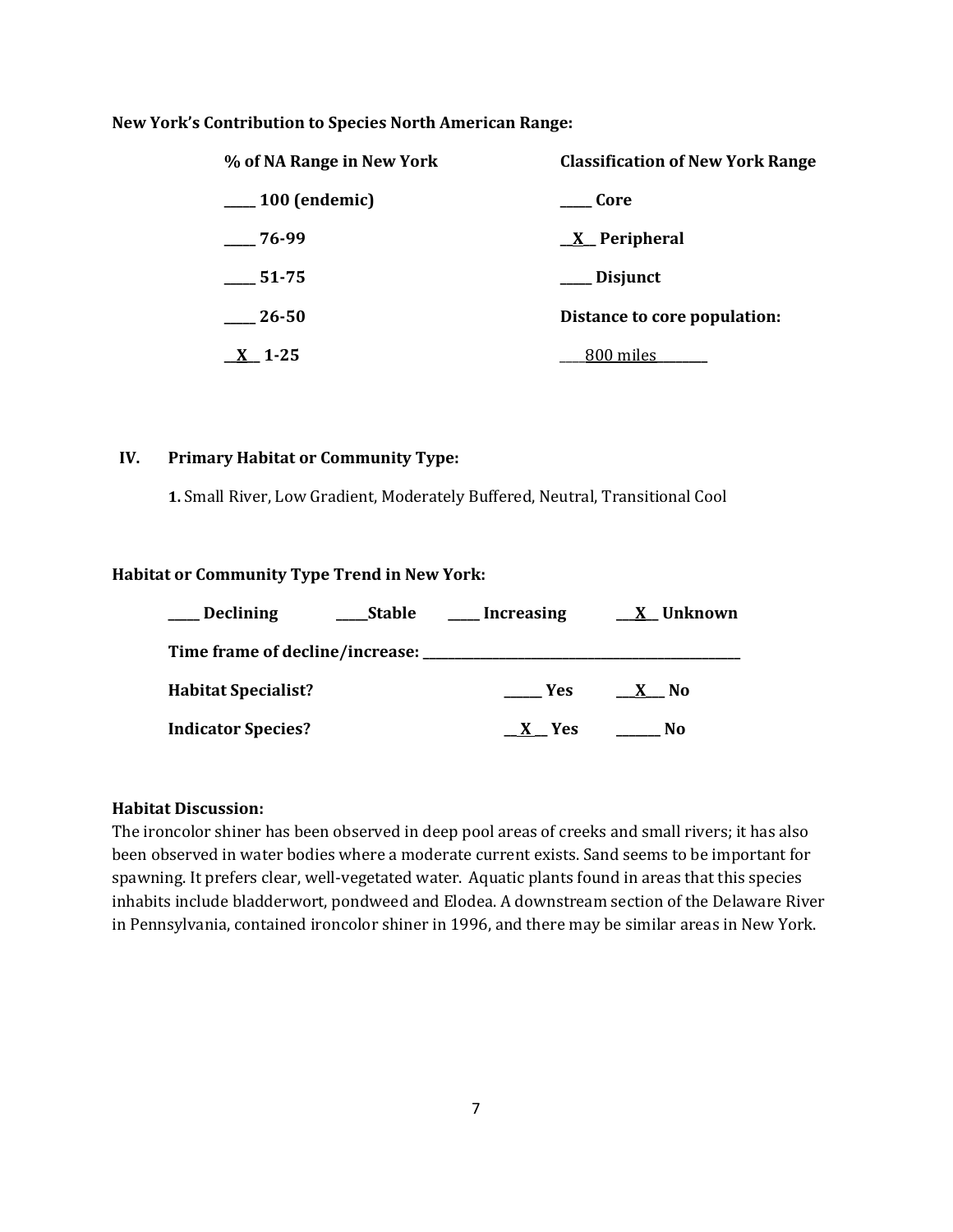- **V. New York Species Demographics and Life History**
	- **\_\_X\_\_\_ Breeder in New York**
		- **\_\_X\_\_ Summer Resident**

**\_\_X \_\_ Winter Resident**

**\_\_\_\_\_ Anadromous**

**\_\_\_\_\_ Non-breeder in New York**

- **\_\_\_\_\_ Summer Resident**
- **\_\_\_\_\_ Winter Resident**
- **\_\_\_\_\_ Catadromous**
- **\_\_\_\_\_ Migratory only**
- **\_\_\_\_\_Unknown**

# **Species Demographics and Life History Discussion:**

Little is known about the life history in the Northeast. Spawning occurs in mid-April through July in the northern portion of its range and as late as September in Florida. Eggs hatch in about two days. Sexually maturity is reached at one year (Werner 2004, NatureServe 2012). It swims in mediumsized schools of mixed year classes and feeds on small aquatic and terrestrial insects, and other invertebrates.

## **VI. Threats:**

At the Freshwater Fish SGCN meeting of experts held in November 2013, no threats were identified for this species.

However, the single population of ironcolor shiner in New York (at the Basha Kill wetlands) is vulnerable to extirpation should a catastrophic event occur. Fish kills have occurred in Bashakill Marsh in midwinter and in late summer from oxygen depletion as early as 1961 (Hermes, undated).

The large marsh complex is owned and managed by NYSDEC as a wildlife management area (Hermes undated). Water levels in the marsh are controlled by a large sand/gravel accumulation (and to a lesser degree a short concrete structure) at the lower end of the wetland, and major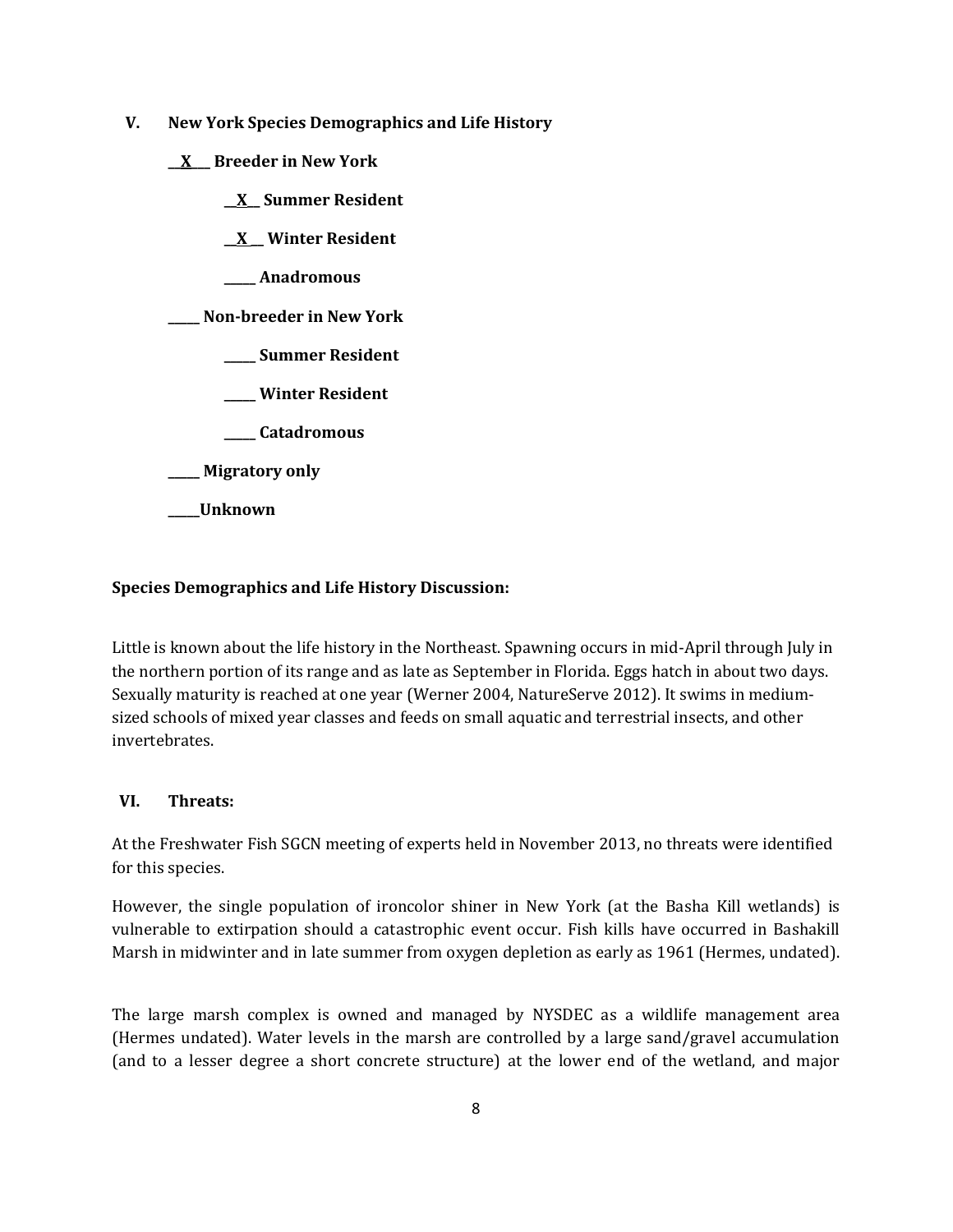changes in this could be detrimental to the ironcolor shiner. The management plan recognizes this threat to the entire wetland system and discusses preventive measures.

Declines in other northern states have been attributed to siltation, increased turbidity, and pollution (NatureServe 2012).

# **Are there regulatory mechanisms that protect the species or its habitat in New York?**

**\_\_\_\_\_\_ No \_\_\_\_\_ Unknown \_\_\_X\_\_ Yes** 

The Protection of Waters Program provides protection for rivers, streams, lakes, and ponds under Article 15 of the NYS Conservation Law.

The Bashakill Wetlands is managed by the NYSDEC as a wildlife management area, providing quality habitat and recreational opportunities.

# **Describe knowledge of management/conservation actions that are needed for recovery/conservation, or to eliminate, minimize, or compensate for the identified threats:**

**Conservation Actions Action Category Action** Land/Water Management Habitat/Natural Process Restoration Land/Water Management Site/Area Management

Conservation actions following IUCN taxonomy are categorized in the table below.

The Comprehensive Wildlife Conservation Strategy (NYSDEC 2005) includes recommendations for the following actions for the ironcolor shiner.

# **Population Monitoring:**

Survey of the Delaware River and lower section of the Basher Kill should be completed.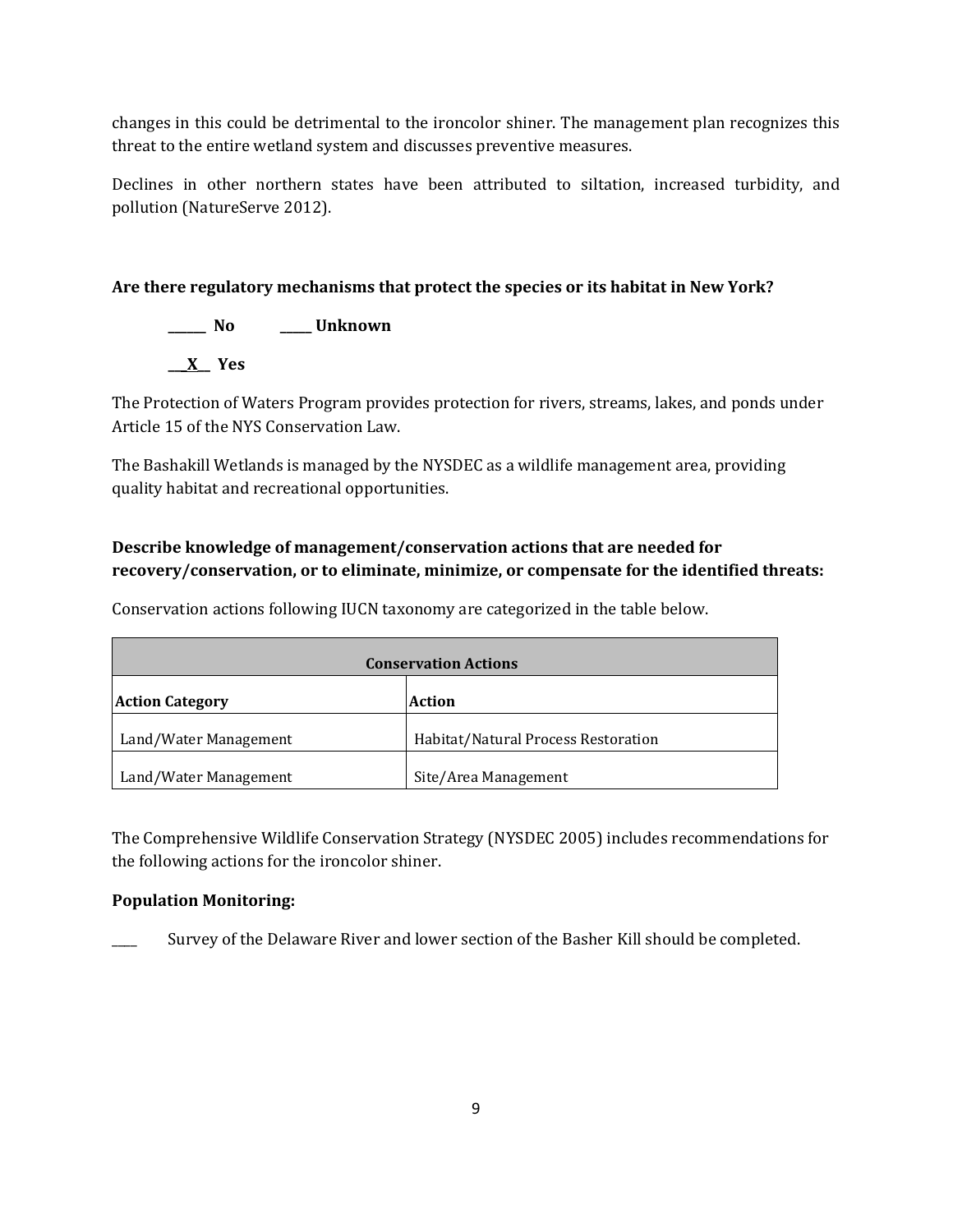#### **VII. References**

- Carlson, D.M. 2001. Species accounts for the rare fishes of New York. N. Y. S. Dept. Env. Cons. Albany, NY.
- Carlson, D.M. 2012 (draft). Species accounts of inland fishes of NYS considered as imperiled, 2012. NYDEC Watertown, NY.
- Becker, G.C. 1983. Fishes of Wisconsin. Univ. Wisconsin Press, Madison. 1052 pp.
- Cooper, E.L. 1983. Fishes of Pennsylvania and the northeastern United States. Pennsylvania University Press. University Park.
- Hermes, J. undated. Management plan for Bashakill wildlife management area, Sulllivan and Orange Counties, NY.NYSDEC, New Paltz.
- Keene, C.I., J.L. Platt and C.L. Smith. 1980. The occurrence and distribution of the ironcolor shiner(*Notropis chalybaeus*) in the Bashakill wetlands of Sullivan County, New York. NYSDEC, New Paltz.
- Jenkins, R.E. and N.M. Burkhead. 1994. Freshwater fishes of Virginia. Am. Fish. Soc. Bethesda, MD.
- Lee, D.S., et al. 1980. Atlas of North American freshwater fishes. North Carolina State. Mus. Nat. His. Raleigh. 867 pp.
- Leckvarcik, L. G. 2001. Life history of the ironcolor shiner, *Notropis chalybaeus* (Cope), in Marshalls Creek, Monroe County, Pennsylvania. Master thesis, The Pennsylvania State University, University Park.
- Leckvarcik, L. G. 2006. Restoration of the Pennsylvania-endangered bridle shiner *Notropis bifrenatus* (cope) and ironcolor shiner *Notropis chalybaeus* (cope) in Brodhead Creek watershed, Monroe County. PhD dissertation, The Pennsylvania State University, University Park. 133 pp.
- Marshall, N. 1947. Studies on the life history and ecology of *Notropis chalybaeus* (Cope). Q. J. Florida Acad. Sci. 9(3-4): 163-188.
- NatureServe. 2012. NatureServe Explorer: An online encyclopedia of life [web application]. Version 7.1. NatureServe, Arlington, Virginia. Available http://www.natureserve.org/explorer. (Accessed: May 4, 2012 ).
- Page, L.M. and B.M. Burr. 1991. A field guide of freshwater fishes, North America north of Mexico. Houghton Mifflin Co. Boston. 432 pp.
- Smith, C.L 1985. The inland fishes of New York State. New York State Dept. of Environmental Conservation. Albany, NY. 522 pp